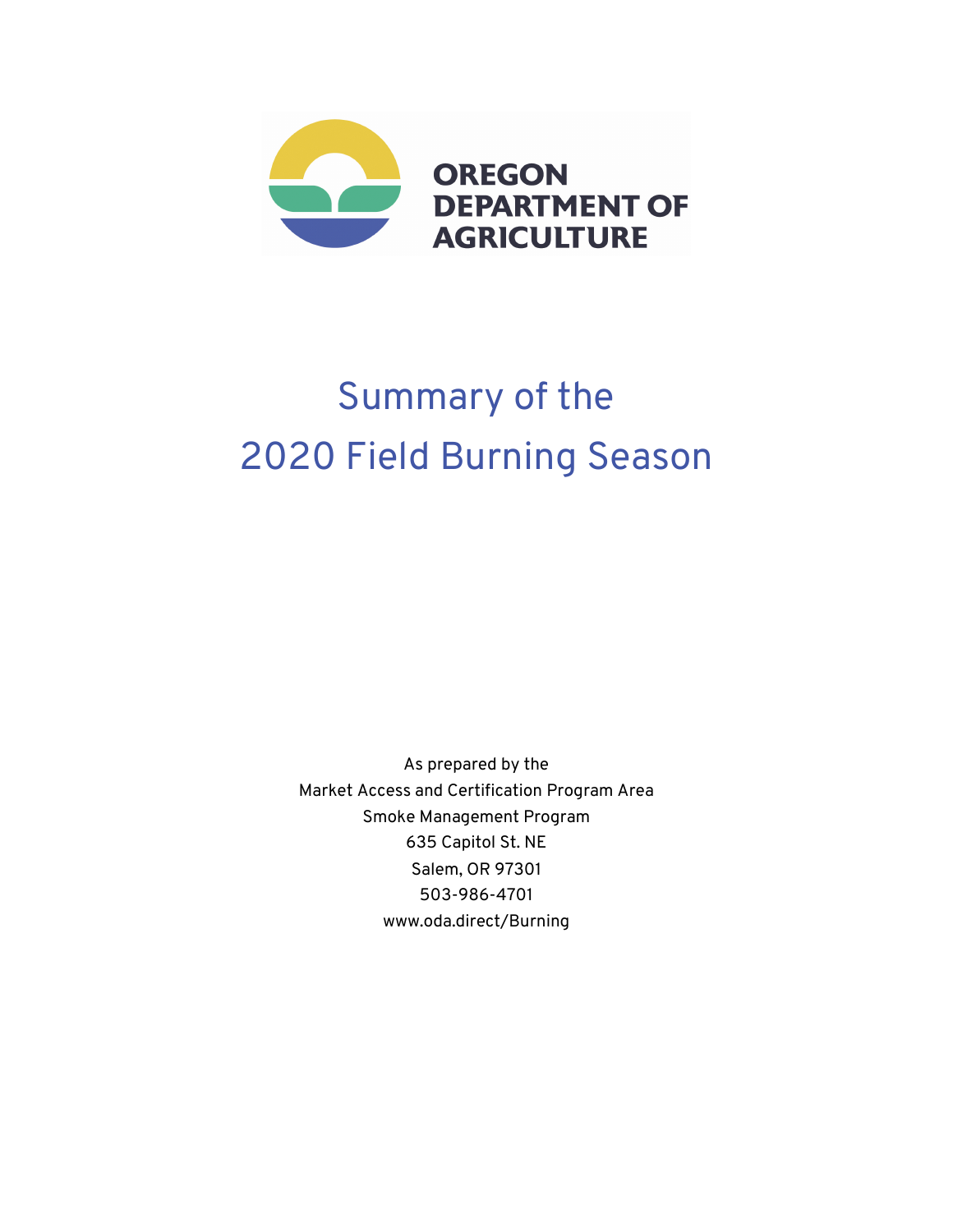*In compliance with the Americans with Disabilities Act, this publication will be made available in alternate formats upon request.*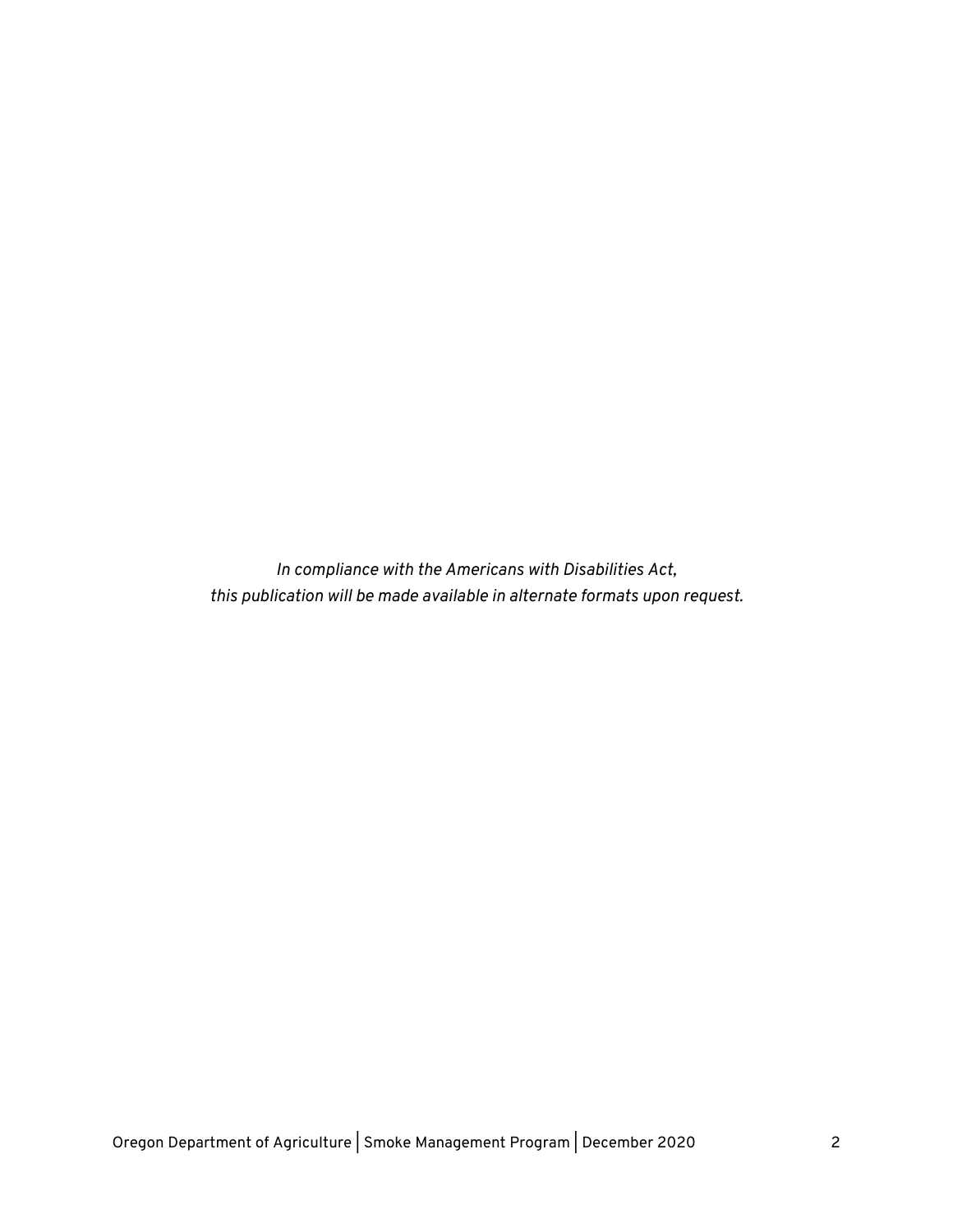# **Table of Contents**

| Figure 1. Observed Temperatures at McNary Field (Salem Municipal Airport) during the 2020  |
|--------------------------------------------------------------------------------------------|
| Figure 2. Observed Precipitation at McNary Field (Salem Municipal Airport) during the 2020 |
| Table 1. 2020 Field Burning Acreage, Impacts, and Complaints Summary11                     |
|                                                                                            |
| Table 2. Registered and Burned Acreage for the 2020 Field Burning Season12                 |
|                                                                                            |
|                                                                                            |
| Table 3. 2020 Field Burning Season Recorded Smoke Impacts in Monitored Cities 13           |
|                                                                                            |
|                                                                                            |
|                                                                                            |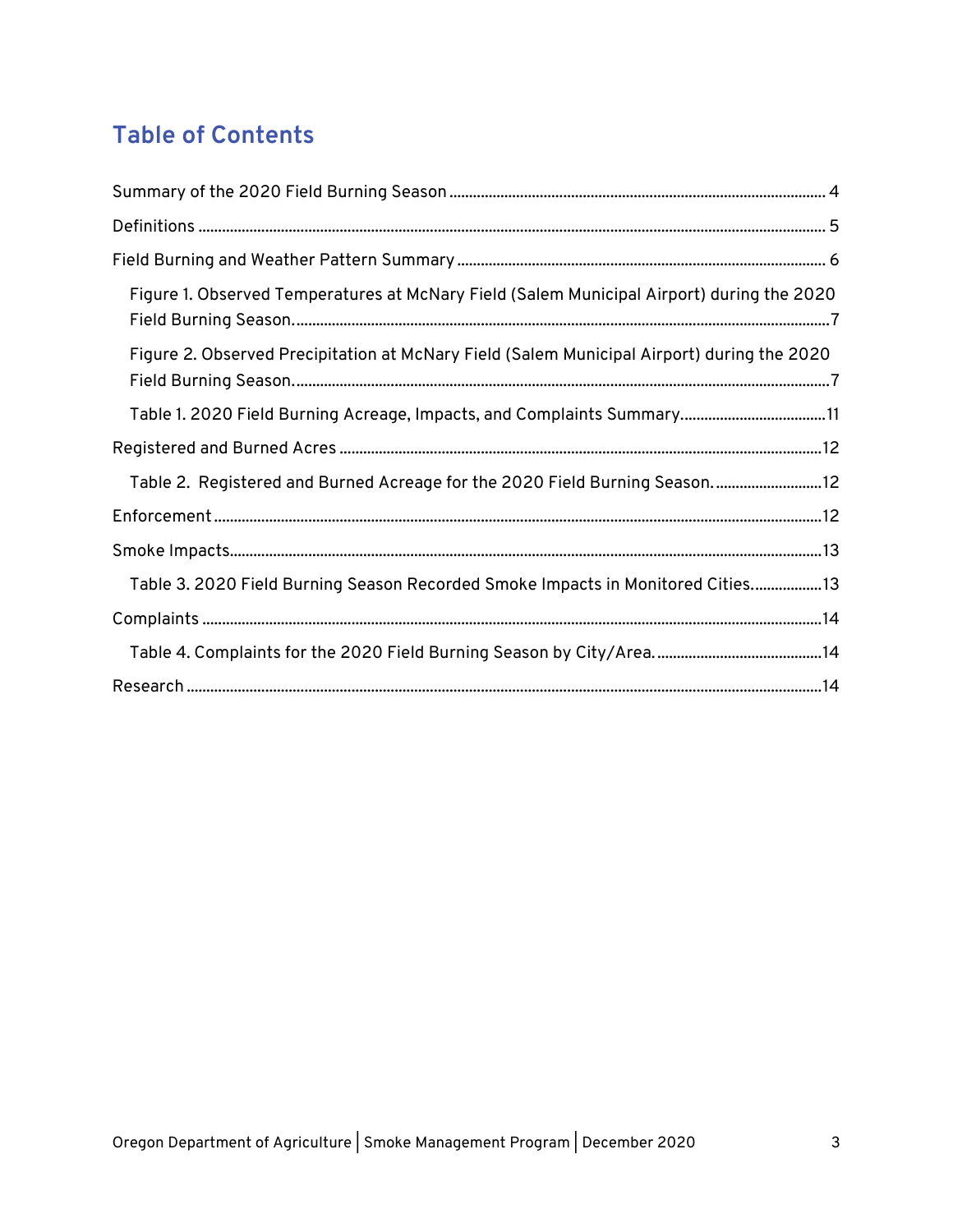### **Summary of the 2020 Field Burning Season**

Field burning is an essential practice for producers of certain grass seed kinds and other seed and cereal grain crops on steep terrain that require thermal sanitation to stimulate plant growth and reduce disease, weeds, and pests. Since 2009, field burning in Oregon has been limited to fine fescue seed crops and other seed and cereal grain crops on steep terrain (Enrolled Senate Bill 528, 2009). Field burning is limited to up to 15,000 acres in the north Willamette Valley. This report is prepared annually by Oregon Department of Agriculture (ODA) Smoke Management Program to report the statistics for each field burning season. The weather discussion is provided by the Oregon Department of Forestry (ODF) Weather Office.

In 2020, a total of 15,984 acres were registered for field burning. The allocation process (Oregon Administrative Rule OAR 603-077-0113(2)(b)) was implemented to suballocate to growers a percentage of their registered acres that they are allowed to burn. The allocation process is used to keep the total acreage burned under the 15,000-acre cap. For 2020, the allocation was 93 percent of the registered acres, or 14,865 acres. Growers have an option to bale, flail, or leave residues in the field for the acreage that they are not authorized to burn.

A total of 7,512 acres were burned during the 2020 field burning season on 11 burn days. Due to the unprecedented wildfires that impacted the Willamette Valley, the 2020 field burning season was voluntarily ended. This decision was made in collaboration with the Oregon Seed Council and the grower-participants in the field burning program in order to protect the health and safety of both program participants as well as other Oregonians affected by the wildfires. The department took steps to support growers who were unable to burn their allocated acres. The daily weather forecast was extended through October and potential uses for the straw bales from these fields were identified, including use in local restoration efforts for areas affected by the wildfires.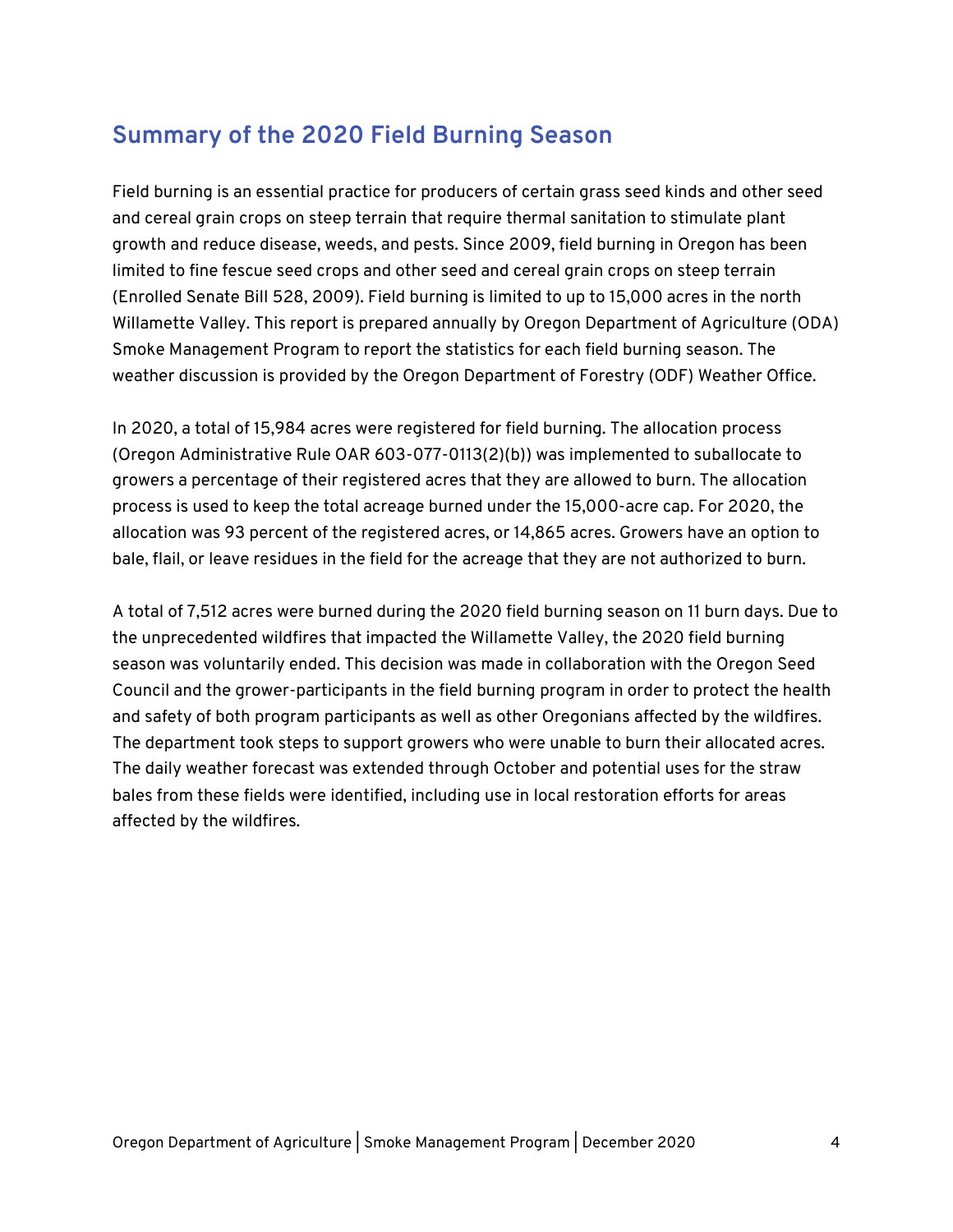# **Definitions**

| Identified species            | A grass seed field consisting of Creeping Red Fescue, Chewings Fescue,<br>or Highland Bentgrass, or as identified by the Director of Agriculture<br>(OAR 603-077-0105(24)).                                                                                                               |  |  |  |  |  |
|-------------------------------|-------------------------------------------------------------------------------------------------------------------------------------------------------------------------------------------------------------------------------------------------------------------------------------------|--|--|--|--|--|
| Nephelometer                  | An instrument for measuring ambient smoke concentrations (OAR 603-<br>077-0105(27)).                                                                                                                                                                                                      |  |  |  |  |  |
| Open field burning            | Burning of any grass seed or cereal grain crops, or associated residue,<br>including steep terrain and species identified by the Director of<br>Agriculture, or any "emergency" or "experimental" burning, as identified<br>in these rules (OAR 603-077-0105(29)).                        |  |  |  |  |  |
|                               | Preparatory burning Controlled burning of portions of selected fields for the specific purpose<br>of reducing the fire hazard potential or other conditions which would<br>otherwise inhibit rapid ignition burning when the field is subsequently<br>open burned (OAR 603-077-0105(34)). |  |  |  |  |  |
| Registered smoke impact (RSI) | Each hour of smoke intrusion that exceeds background<br>levels by greater than 1.8x10 <sup>-4</sup> b-scat units.                                                                                                                                                                         |  |  |  |  |  |
| <b>Steep Terrain</b>          | A grass seed or cereal grain field defined by Revised Universal Soil Loss<br>Equation (RUSLE) and percent slope, as identified by the Director of                                                                                                                                         |  |  |  |  |  |

Agriculture (OAR 603-077-0105(53)).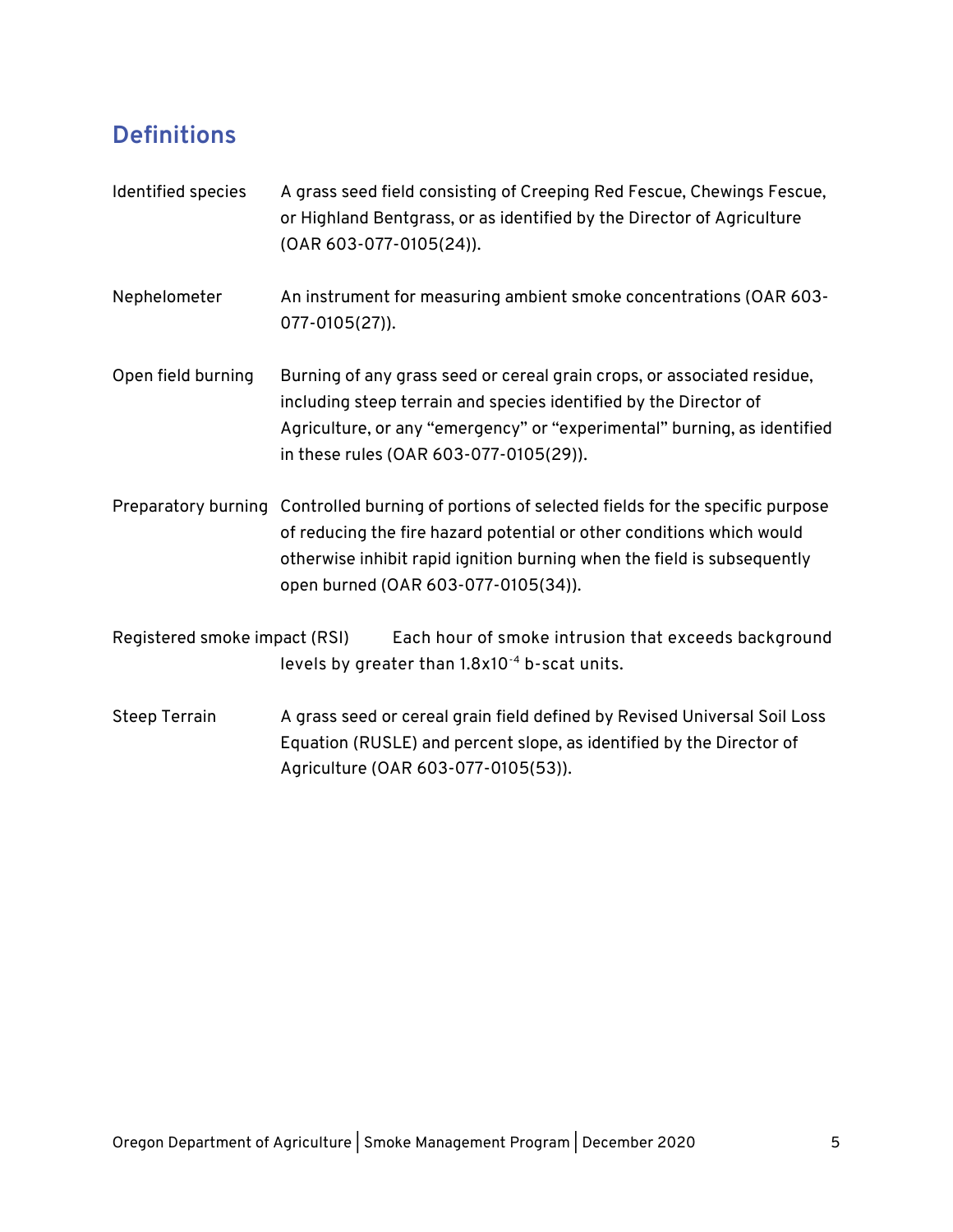# **Field Burning and Weather Pattern Summary**

The ODA Smoke Management program is mandated to protect health and welfare while operating the field burning program. Together with the cooperation of the Willamette Valley grass seed and cereal grain growers who participate in the program, the program's goal is to reduce and/or eliminate smoke impacts in all populated areas while also burning the mandated acreage. Predicting weather patterns that will promote the lifting and evacuation of smoke out of the Willamette Valley and away from populated areas is vital to the efficient operation of the Smoke Management Program. There are usually only a few days each summer with "excellent" ventilation conditions, therefore days with "marginal-to-good" ventilation conditions must be efficiently utilized to keep overall smoke impacts to a minimum.

#### **July**

The first two weeks of July were dry and cooler than average (**Figures 1** and **2**), slightly delaying the start of the 2020 field-burning season. The first burning of the season occurred on Thursday, July 16, with a dry cold front allowing for the burning of 189 acres with no registered smoke impacts (RSIs) and three complaints (**Table 1**). That was followed by a ridge of high pressure, warming temperatures, and no burning for the next few days.

A brief warm spell peaked on Monday, July 20, with valley temperatures climbing into the lowto-mid 90s. The responsible upper-level ridge flattened just enough by the afternoon of Tuesday, July 21, to bring some cooler marine air into the valley. That capped temperatures near 90 degrees when 583 acres were burned with no RSIs and three complaints. Continued influxes of marine air cooled temperatures and created unfavorable pressure gradients for burning the remainder of that week.

A building ridge of high pressure brought the warmest temperatures of the month to the Willamette Valley on Sunday, July 26, when Salem Municipal Airport recorded a temperature of 100 degrees Fahrenheit. An increase in onshore flow cooled temperatures by Tuesday, July 28, to allow for the burning of 153 acres with no RSIs and three complaints. A strengthening ridge weakened the onshore flow and allowed temperatures to rise to the mid-90s, prohibiting further burning. A dry upper-level trough brought some cooling on Friday, July 31, when 1,030 acres were burned resulting in no RSIs and three complaints.

In summary, 1,955 acres were burned in July on four days, with 12 complaints and no RSIs.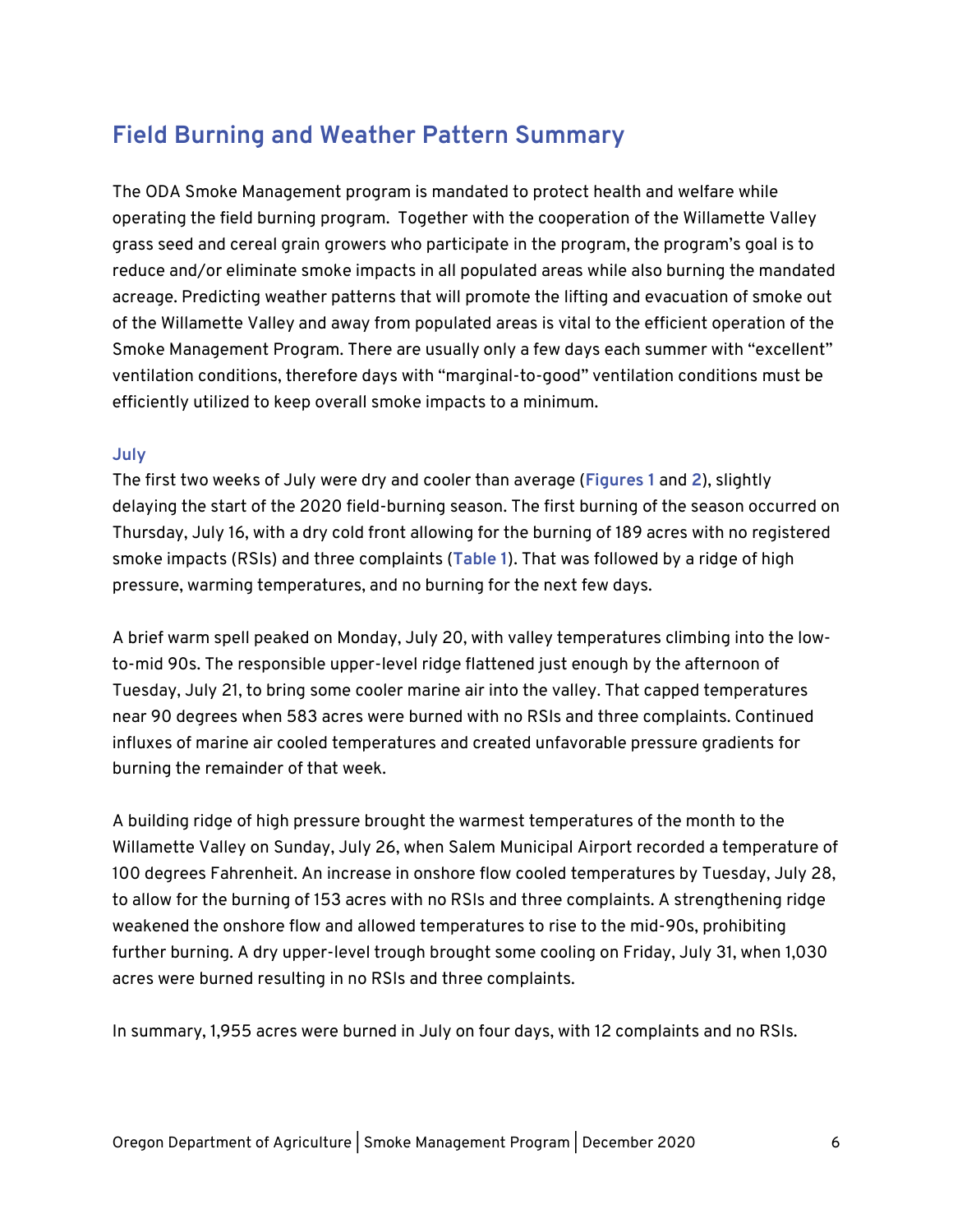**Figure 1. Observed Temperatures at McNary Field (Salem Municipal Airport) during the 2020 Field Burning Season.** 



**Figure 2. Observed Precipitation at McNary Field (Salem Municipal Airport) during the 2020 Field Burning Season.** 



#### **August**

Mostly sunny skies continued through the early part of the following week with near-average temperatures. Very weak onshore flow and good afternoon mixing on Tuesday, August 4, saw 15 acres of preparatory burning conducted with no RSIs and no complaints. Transport winds were too northerly to allow for open burning. The strongest upper-level trough since June approached the coast on the afternoon of Wednesday, August 5. Increasing onshore flow and cooling aloft provided excellent ventilation conditions for the burning of 1,271 acres, including 15 acres of preparatory burning, with no RSIs and four complaints. The next day, a cold front brought about one-tenth of an inch of rain across the Silverton Hills. It was the first measurable rainfall since late June at Salem Municipal Airport.

Temperatures were in the low-90s by Monday, August 10. A dry upper-level trough brought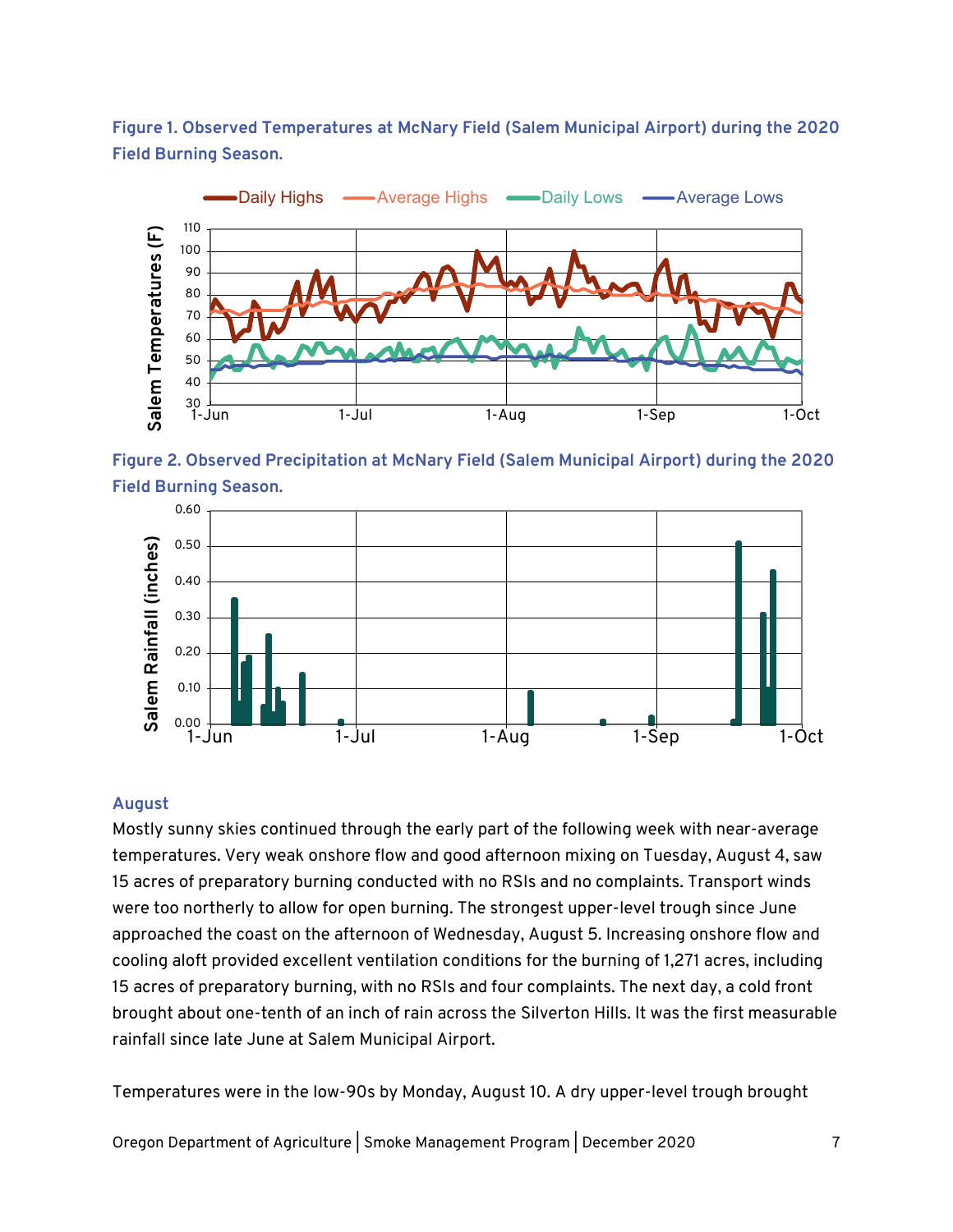increasing onshore flow and minor cooling on Tuesday, August 11. That allowed for the burning of 871 acres with 1 hour of light smoke impact each registered in Lyons, Mill City, and Detroit, and three complaints. A ridge of high pressure turned surface winds northerly the remainder of the week, with progressively drier air putting the valley into State Fire Marshal Burn-Ban Conditions during the late afternoons of Thursday and Friday, August 13 and 14. The strengthening upper-level ridge brought a couple of hot days over the weekend. Salem Municipal Airport recorded its second 100-degree day of the summer on Saturday, August 15. Southerly flow aloft forced enough clouds over western Oregon the following day to hold temperatures in the 90s with isolated thunderstorms and a few sprinkles.

A strong upper-level ridge remained anchored over the Southwestern United States on Monday, August 17, bringing hot weather to that section of the country. South-southwesterly flow aloft continued to direct very warm and unstable air over Oregon, but afternoon and evening thunderstorm development stayed south and east of the Willamette Valley. With a surface thermal trough parked over the Cascades, afternoon valley temperatures climbed back into the 90s. Onshore flow was too weak to allow for any burning.

A very weak and dry weather system flattened the upper-level ridge slightly on Tuesday, August 18. That generated just enough onshore flow that 1,812 acres were burned, including 50 acres of preparatory burning. Conditions provided good mixing, northwesterly winds near the surface, and southwesterly winds near the mixing height. Smoke elevated well and exited the valley into the Cascades during the period of field burning. However, the onshore flow was not strong enough to push all of the smoke across the Cascades prior to the evening, allowing some to spill back westward into the foothills. The returning smoke combined with smoke from California wildfires (transported over the region via south-southwesterly winds aloft) resulted in 11 hours of light and 7 hours of moderate smoke impact in Lyons; 13 hours of light and 3 hours of moderate smoke impact in Mill City; and 8 hours of light smoke impact in Detroit (**Table 3**). This day of burning resulted in 19 complaints (**Table 4**). No burning was conducted on Wednesday, August 19, to allow increasing onshore flow the chance to evacuate both the previous day's field-burning smoke and the wildfire smoke from the region.

A stronger weather system brought clouds, slightly cooler temperatures, and increasing southsouthwesterly winds to the Willamette Valley. On Thursday, August 20, 1,198 acres were burned with no RSIs and three complaints. Light rain fell that evening in the Silverton Hills. The next morning (August 21), Salem Municipal Airport recorded its first measurable rainfall (0.01 inches) since June 28, with another upper-level disturbance pushing light rain into the Willamette Valley that afternoon and evening. A dry southwesterly flow aloft brought back mostly sunny and moderate conditions that weekend.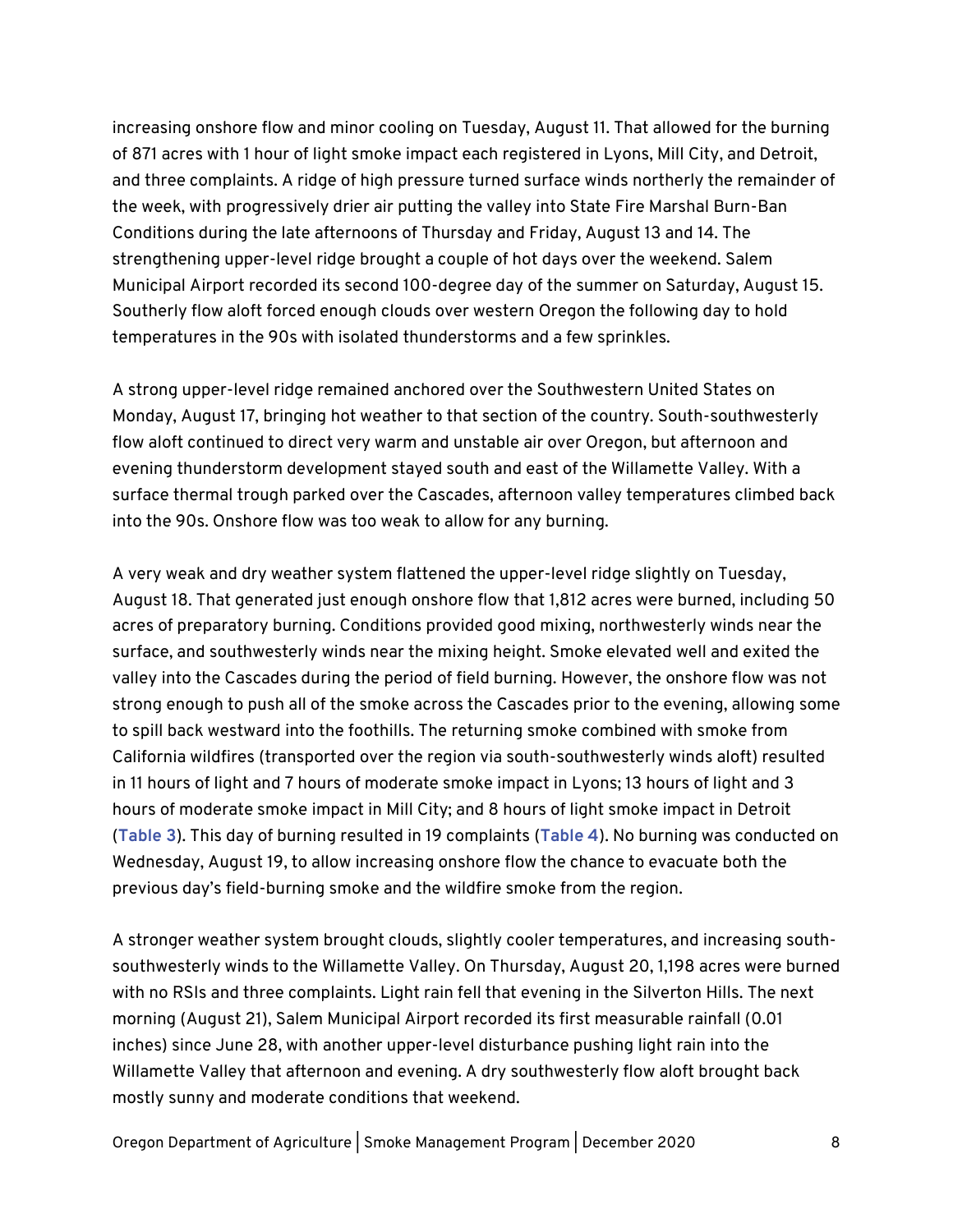The next burning opportunity came on Tuesday, August 25, when an approaching weak upperlevel trough increased the onshore flow just enough to allow for the late-afternoon burning of 318 acres with no RSIs and no complaints. Low-level winds remained too northerly to allow for any field burning the remainder of that week. Progressively drier conditions put the valley into State Fire Marshal Burn-Ban Conditions in the afternoons.

Northwesterly flow aloft pushed a very weak upper-level disturbance across the region on the morning of Monday, August 31, with a few light showers dropping a total of 0.02 inches of rain at Salem Municipal Airport.

In total for August, 5,485 acres were burned on six days, with 29 complaints and RSIs recorded on two days. For more details on the RSIs, see **Table 3.**

#### **September**

A building upper-level ridge brought dry and progressively warmer conditions beginning Tuesday, September 1. No burning was conducted until Friday, September 4, when the strong upper-level ridge shifted eastward to over Idaho. Onshore flow cooled valley temperatures back into the mid-80s and allowed for the burning of 72 acres with no RSIs and two complaints. As it turned out, that would be the last day of field burning for the season.

An upper-level ridge, with its axis over the eastern Gulf of Alaska, rapidly amplified during the Labor Day weekend (September 5-7). That maintained a dry northerly flow aloft over Oregon, causing valley temperatures to climb into the upper-80s on Sunday and Monday. On Monday, an unseasonably-cold air mass dropped into the northern Rockies, generating very strong and dry offshore winds that created critical fire-weather conditions across western Oregon.

Heavy smoke, from wildfires in eastern Washington, central Oregon, and the Oregon Cascades, blanketed sections of western Oregon, beginning late Monday, September 7. Pushed by strong easterly winds, the situation evolved into an epic wildfire outbreak for western Oregon. By Tuesday night, wildfires were burning on both sides of the Willamette Valley. Weakening offshore flow maintained a virtual blanket of thick smoke across western Oregon on Wednesday, September 9, with multiple wildfires statewide forcing the rapid evacuation of thousands of residents and putting as many as 500,000 residents into evacuation warning areas. Many of the evacuations occurred in and near the Cascade foothills.

As wildfire burned closer to the Fern Ridge area in the Stayton Fire District on Tuesday and Wednesday, September 8-9, two growers reported emergency burning (a combined 140 acres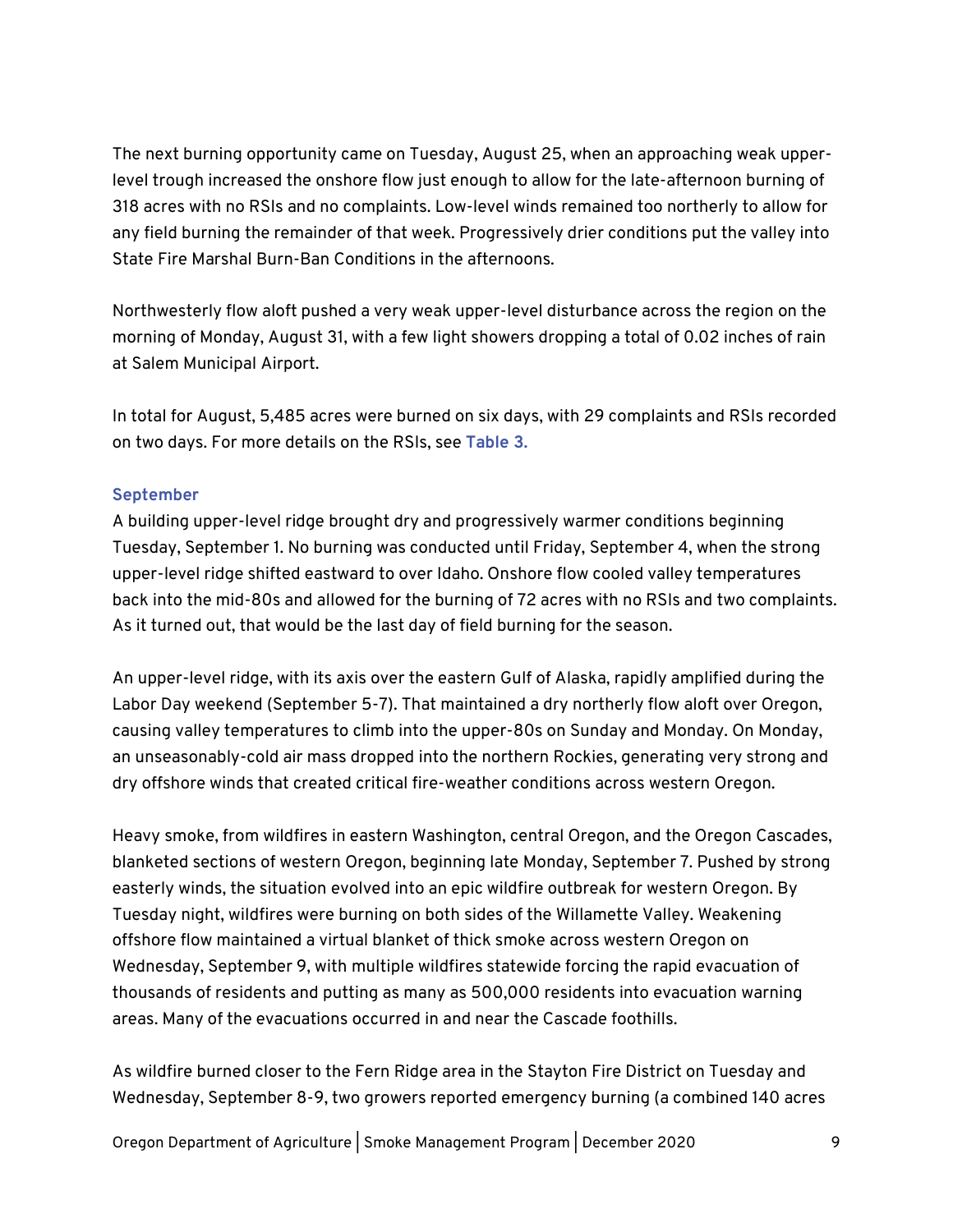of registered grass seed fields) to save buildings.

Surface winds turned light by the end of the week, as a strong upper-level ridge shifted directly over Oregon. That trapped hazardous levels of smoke across all of western Oregon, extending all the way to the coast and beyond. The upper-level ridge shifted eastward to over Idaho during the weekend. South-southwesterly flow aloft forced significant wildfire smoke across all of Oregon. Very weak onshore flow brought some relief from the smoke to residents along the immediate coast, but heavy smoke continued to blanket the Willamette Valley.

The stubborn weather pattern continued during the week beginning Monday, September 14, as a slowly-approaching upper-level trough maintained dry south-southwesterly winds aloft and generally light surface winds across Oregon. Multiple large wildfires continued to creep along the eastern side of the Willamette Valley, as well as other locations across the state. Thick smoke maintained hazardous air quality across much of the state, including the entire Willamette Valley.

Finally, a weak weather system came onshore on Thursday, September 17, and brought some very light rain to the valley. That system began to improve air quality in the valley. However, valley residents had to wait until the evening of Friday, September 18, for the smoke to finally get forced east of the region, as the parent upper-level trough moved overhead, bringing a burst of rain and a surge of fresh onshore flow from off of the Pacific Ocean. Valley air quality rapidly improved into the "good" category and brought relief to residents who had endured 10-plus days of "hazardous" air quality, mass evacuations, and property loss. Statewide, nine people died in the fires, the Oregon Office of Emergency Management reported.

Conditions dried out over the following weekend, but onshore flow kept the bulk of smoke from ongoing wildfires in the Cascade foothills generally east of the valley. Some smoke was able to spill back into eastern sections of the valley during the overnight periods, especially on the morning of Monday, September 21, but it was minimal compared to what had just been experienced.

The first Pacific storm of the autumn season came in right on schedule during the first full day of autumn (Wednesday, September 23), producing blustery south winds and dumping about one-third of an inch of rain at Salem Municipal Airport. Greater totals fell in the Cascade foothills. Another storm brought more rain and brisk winds on Friday, September 25, with a few showers the next day. A strong upper-level ridge prompted the return of dry and unseasonably-warm weather to close out the month. Light southerly winds aloft transported elevated smoke from California wildfires over the state, making for generally hazy conditions,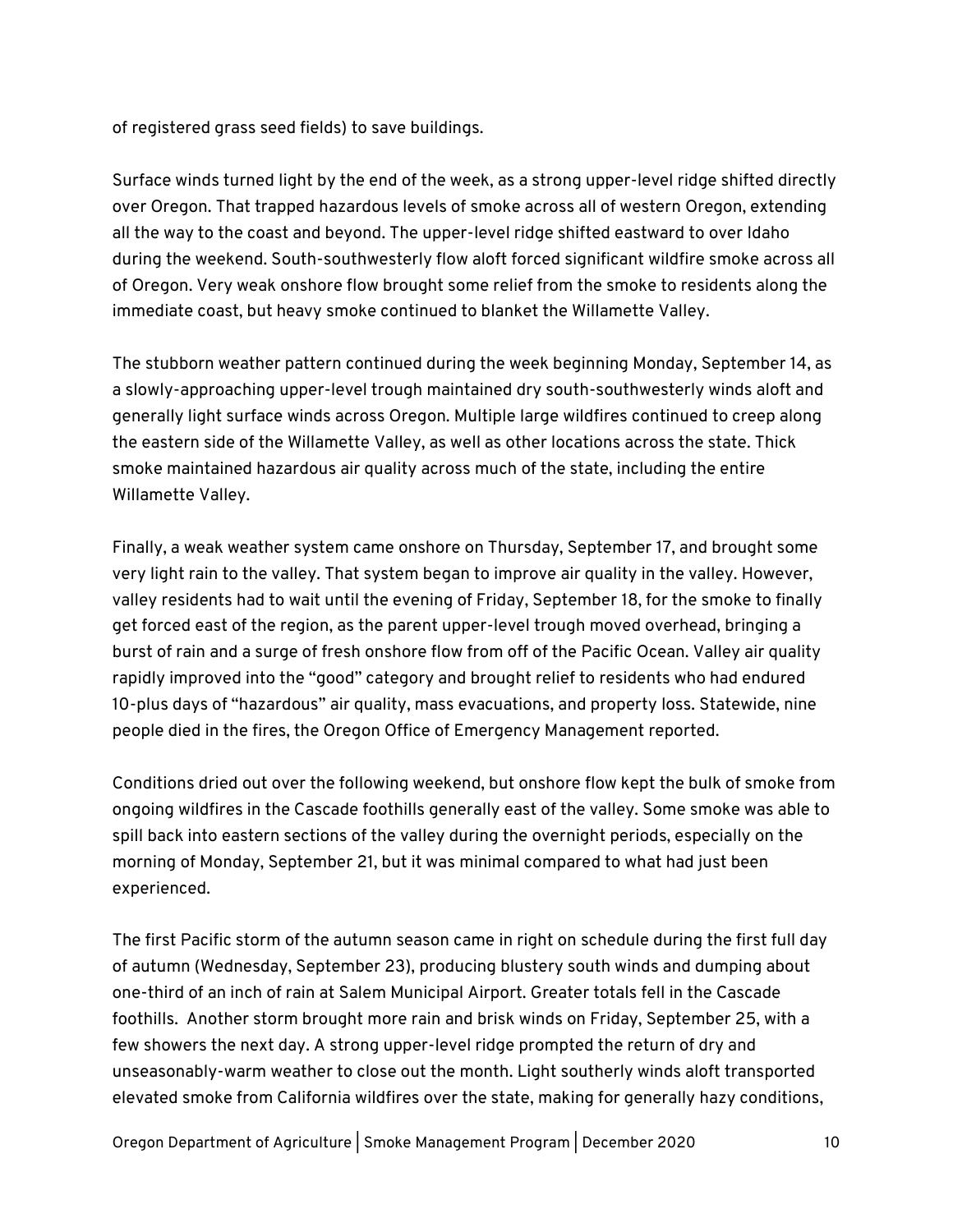which continued into early October. By then, the decision had been made to end field burning for the season.

In total for September, 72 acres were burned on one day, with no RSIs and two complaints.

A total of 7,512 acres were burned during the 2020 field-burning season on 11 burn days. Most of the remaining acreage was baled, as ODA worked with the ODF Weather Office to provide a forecast for growers through the baling process.

| <b>Burn Date</b> | <b>Acres Burned</b> | Registered Impacts (Y/N) | <b>Complaints</b> |
|------------------|---------------------|--------------------------|-------------------|
| July 16          | 189                 | N                        | 3                 |
| July 21          | 583                 | N                        | 3                 |
| July 28          | 153                 | N                        | 3                 |
| July 31          | 1,030               | N                        | 3                 |
| August 4         | 15                  | N                        | $\mathbf 0$       |
| August 5         | 1,271               | N                        | 4                 |
| August 11        | 871                 | Y                        | 3                 |
| August 18        | 1,812               | Υ                        | 19                |
| <b>August 20</b> | 1,198               | N                        | 3                 |
| August 25        | 318                 | N                        | $\overline{0}$    |
| September 4      | 72                  | N                        | $\overline{2}$    |
| <b>Days: 11</b>  | Acres: 7,512        | Days with Impacts: 2     | Complaints: 44*   |

**Table 1. 2020 Field Burning Acreage, Impacts, and Complaints Summary.**

\*One complaint was received that did not reference a particular burn date.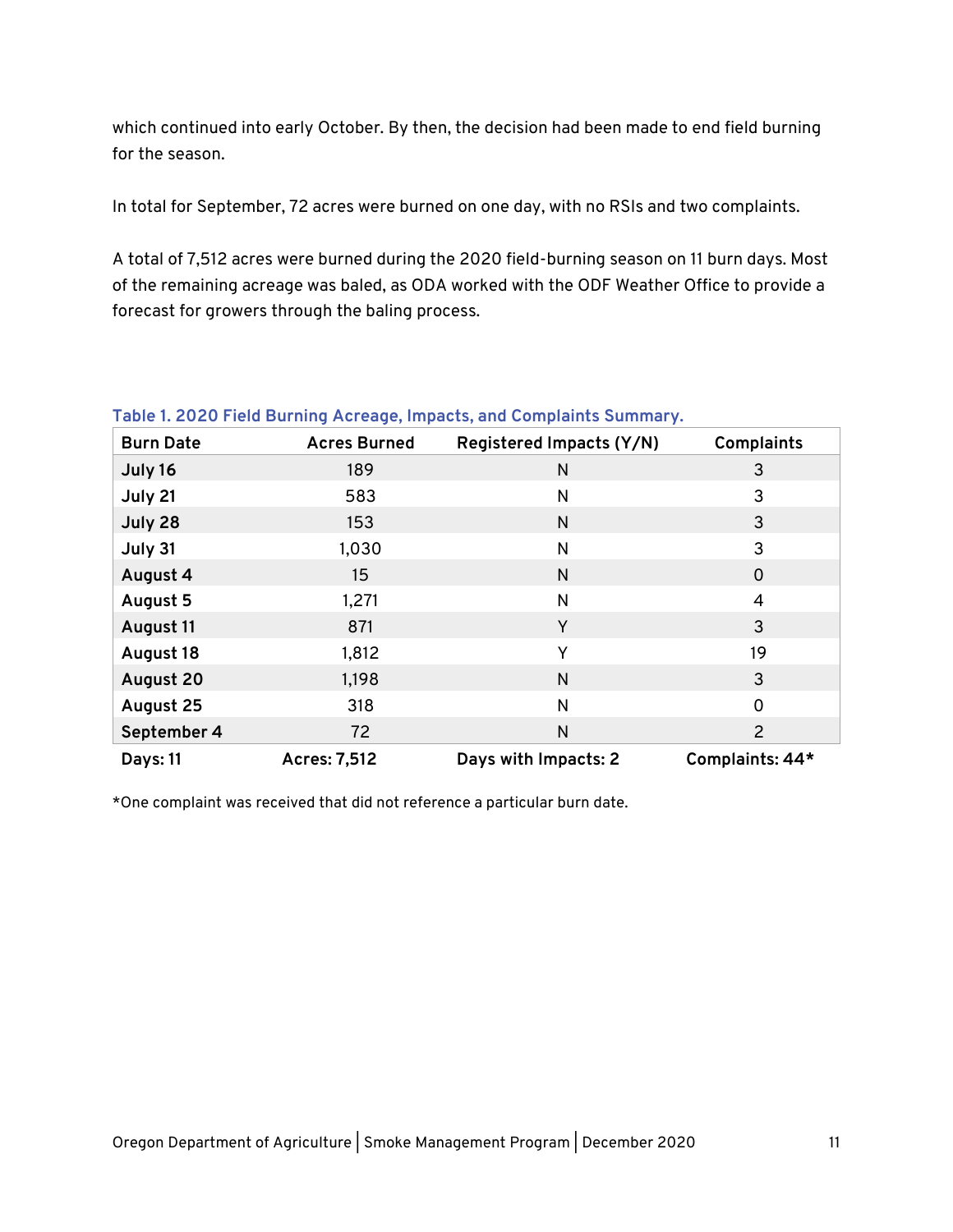# **Registered and Burned Acres**

Open field burning acreage registration begins in March and continues through April 1. Acres registered prior to the April 1 deadline are considered "on-time" acres. **Table 2** shows the breakdown of acres registered by April 1, 2020, and the final allocation.

Fields are categorized into two types: Identified Species and Steep Terrain. Research has identified some species of grass seed that cannot be profitably produced without thermal sanitation. These seed kinds are Chewings Fescue, Creeping Red Fescue, and Highland Bentgrass and are categorized as Identified Species. Steep Terrain fields are those fields located in the Willamette Valley where grass seed or cereal grain is grown but because of the steepness of the terrain, it is extremely difficult to apply alternatives to open field burning. Additionally, the perennial varieties of grass seed grown in these fields can prevent erosion on steep hillsides.

| Table 2. Registered and Burned Acreage for the 2020 Field Burning Season. |  |  |  |  |  |  |  |
|---------------------------------------------------------------------------|--|--|--|--|--|--|--|
|---------------------------------------------------------------------------|--|--|--|--|--|--|--|

| <b>Field Type</b>         | Limitation<br>(Maximum<br>burnable acres) | <b>Acres Registered</b><br>(As of April 1, 2020) | Allocation<br>(acres) | 2020<br><b>Acres Burned</b> |
|---------------------------|-------------------------------------------|--------------------------------------------------|-----------------------|-----------------------------|
| <b>Identified Species</b> |                                           |                                                  | 93%                   |                             |
| and Steep Terrain         | 15,000                                    | 15,984                                           | (14, 865)             | $7,512*$                    |

\*Wildfires led to the voluntarily end of the 2020 season without burning all allocated registered acres.

In September 2020, unprecedented wildfires burned more than 1,000,000 acres statewide, including two that burned together to form a single fire that quickly moved west toward the field burning footprint. As a result, no acreage was burned as part of the field burning program after September 8. On September 22, in consultation with program partners, including the Oregon Seed Council and the growers who participate in the program, the field burning season was voluntarily ended. As of September 8, 6,656 acres remained on the ready list – available to be burned or baled. Most of these acres were baled, with the exception of 140 acres that were emergency burned to protect against the wildfires.

### **Enforcement**

The 2020 field burning season marked the 23rd year that ODA has performed the enforcement function of the Smoke Management Program. This is stipulated under a Memorandum of Understanding with the Oregon Department of Environmental Quality, pursuant to Oregon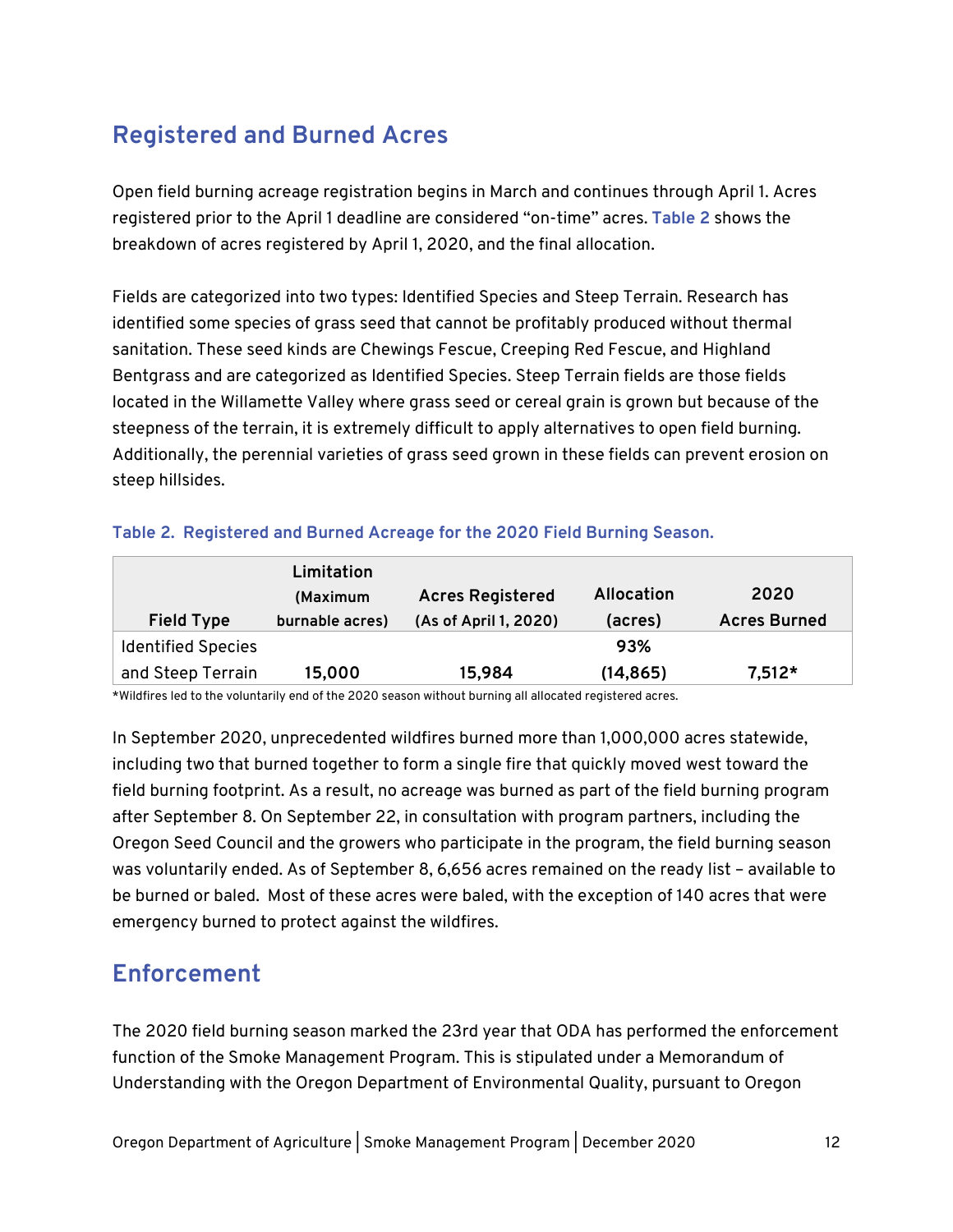Revised Statutes 468A.585.

There were no enforcement contacts during the 2020 field burning season.

#### **Smoke Impacts**

It is the goal of the ODA Smoke Management Program, with the cooperation of the Willamette Valley grass seed and cereal grain growers, to reduce and/or eliminate smoke impacts in all populated areas. The combination of accurate weather prediction for open field burning, ODA field personnel observations, and grower experience all contribute to alleviate smoke impacts; however, smoke impacts still occur. Unexpected wind shifts, changes in mixing heights, transport wind speeds, and wind directions, and inefficient lighting techniques, can all contribute to the occurrence of impacts.

The number of hours recorded for smoke impacts in 2020 in cities monitored are outlined in **Table 3**. Nephelometers are located in Carus, Detroit, Eugene, Lyons, Mill City, Portland, Salem, Silverton, Springfield, and Sweet Home. There were a total of 11 days when burning was conducted during the 2020 season; two of the 11 days resulted in impacts.

|                 |                     |       | <b>Impact Hours</b> |       |           |
|-----------------|---------------------|-------|---------------------|-------|-----------|
| Date            | <b>Acres Burned</b> | Heavy | Moderate            | Light | Location  |
|                 |                     |       |                     |       | Lyons     |
| August 11, 2020 | 871                 |       |                     |       | Mill City |
|                 |                     |       |                     |       | Detroit   |
|                 |                     |       |                     | 11    | Lyons     |
| August 18, 2020 | 1,812               |       | 3                   | 13    | Mill City |
|                 |                     |       |                     | 8     | Detroit   |
|                 | Totals:             | 0     | 10                  | 35    |           |

As defined in Oregon Administrative Rule (OAR) 603-077-0105, cumulative hours of smoke impact result in hourly nephelometer measurements that exceed  $1.8 \times 10^{-4}$  b-scat above the average prior three-hour background levels. For the purposes of this report, "heavy" hours of smoke impact are 5.0 x 10<sup>-4</sup> b-scat or more above background (equivalent to visual range of 5 miles or less); "moderate" hours of smoke impact are 1.8 x 10<sup>-4</sup> to 5.0 x 10<sup>-4</sup> b-scat above background (equivalent to visual range of 12 miles or less); and "light" hours of smoke impact are 1.0 x 10<sup>-4</sup> to 1.8 x 10<sup>-4</sup> b-scat above the background. Only "moderate" and "heavy" impacts are required to be recorded per OAR 603-077-0105. "Light" hours of smoke impact were not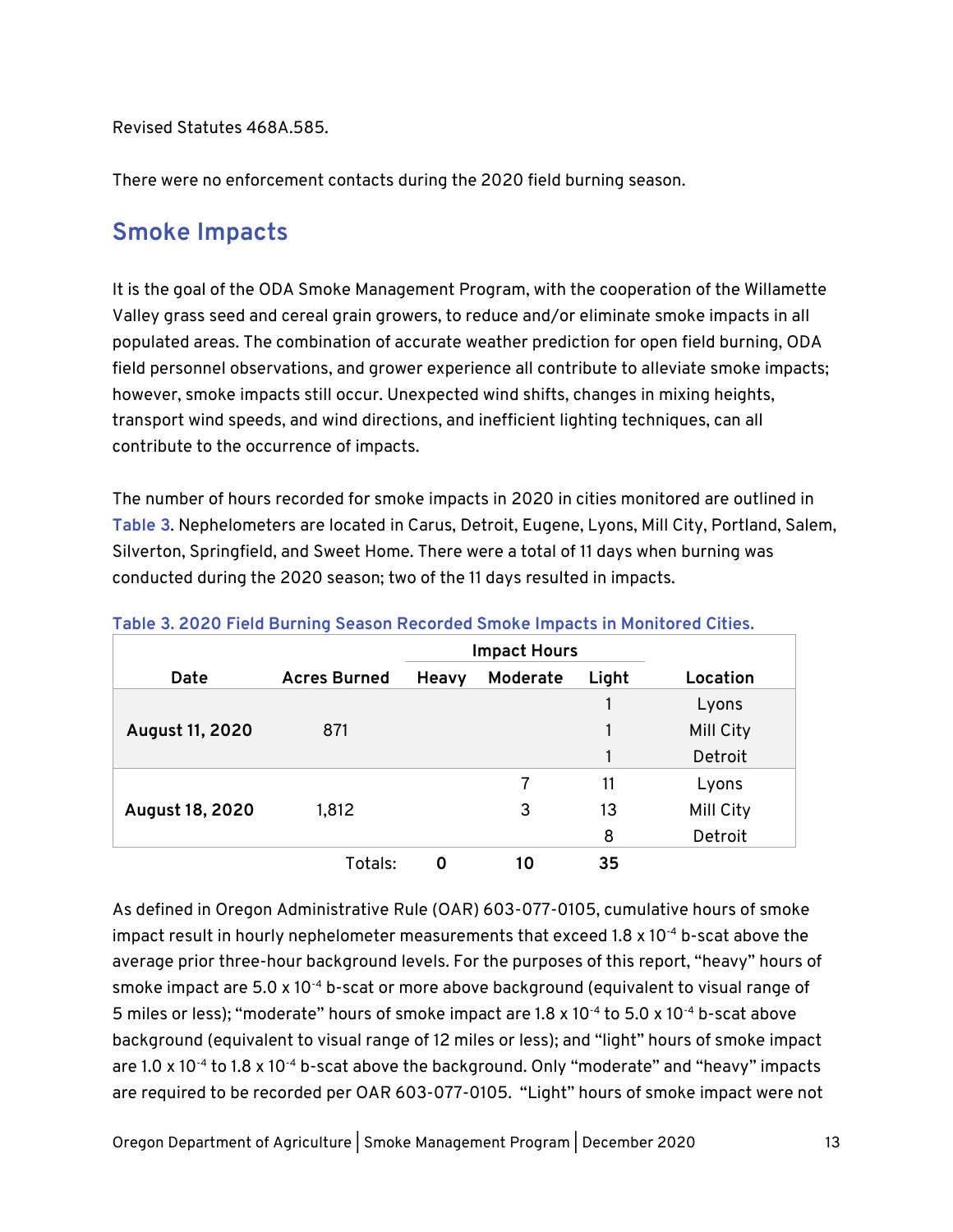recorded before the 1999 season. The terms "light," "moderate," and "heavy" as used in relation to smoke impacts are not defined in OAR but are used by ODA to quantify the level of smoke impact on residents of the Willamette Valley.

#### **Complaints**

The Smoke Management Program received a total of 44 field burning complaints during the 2020 field-burning season. **Table 4** identifies the number of complaints originating from individual cities/areas.

| City/Area             | No. of Complaints | City/Area                         | No. of Complaints |
|-----------------------|-------------------|-----------------------------------|-------------------|
| Albany                | 0                 | Salem/Keizer                      | 0                 |
| Detroit               | 0                 | Scio                              | 3                 |
| Eugene/Springfield    | 0                 | Silverton                         | 4                 |
| Idanha                | 0                 | Stayton                           | 8                 |
| Lebanon               |                   | Sublimity                         |                   |
| Lyons/Mehama          | 16                | Unknown                           |                   |
| Mill City/Gates       | 4                 | Other                             | 6                 |
| <b>Portland Metro</b> | 0                 |                                   |                   |
|                       |                   | $T = 1 - 1$ . $C = 1 - 1 - 1 - 1$ | ΛΛ                |

|  |  |  | Table 4. Complaints for the 2020 Field Burning Season by City/Area. |
|--|--|--|---------------------------------------------------------------------|
|  |  |  |                                                                     |

Total Complaints: **44**

#### **Research**

The Oregon Seed Council and ODA made available approximately \$150,000 in June 2020 to fund alternatives to field burning research projects through the Alternatives to Field Burning Research Financial Assistance Program. In cooperation with the Oregon State University Office for Sponsored Research and Award Administration, the funding is available for projects lasting one to three years. Funding comes from fees growers pay to register and burn their fields.

Two projects received funding. They are as follows:

**Fall mowing and management options to increase yield in nonburned fine fescue stands** Applicant: Betsy Verhoeven, Willamette Valley Field Crops Oregon State University Extension Service, Marion and Clackamas Counties Amount: \$12,000 Duration: One year